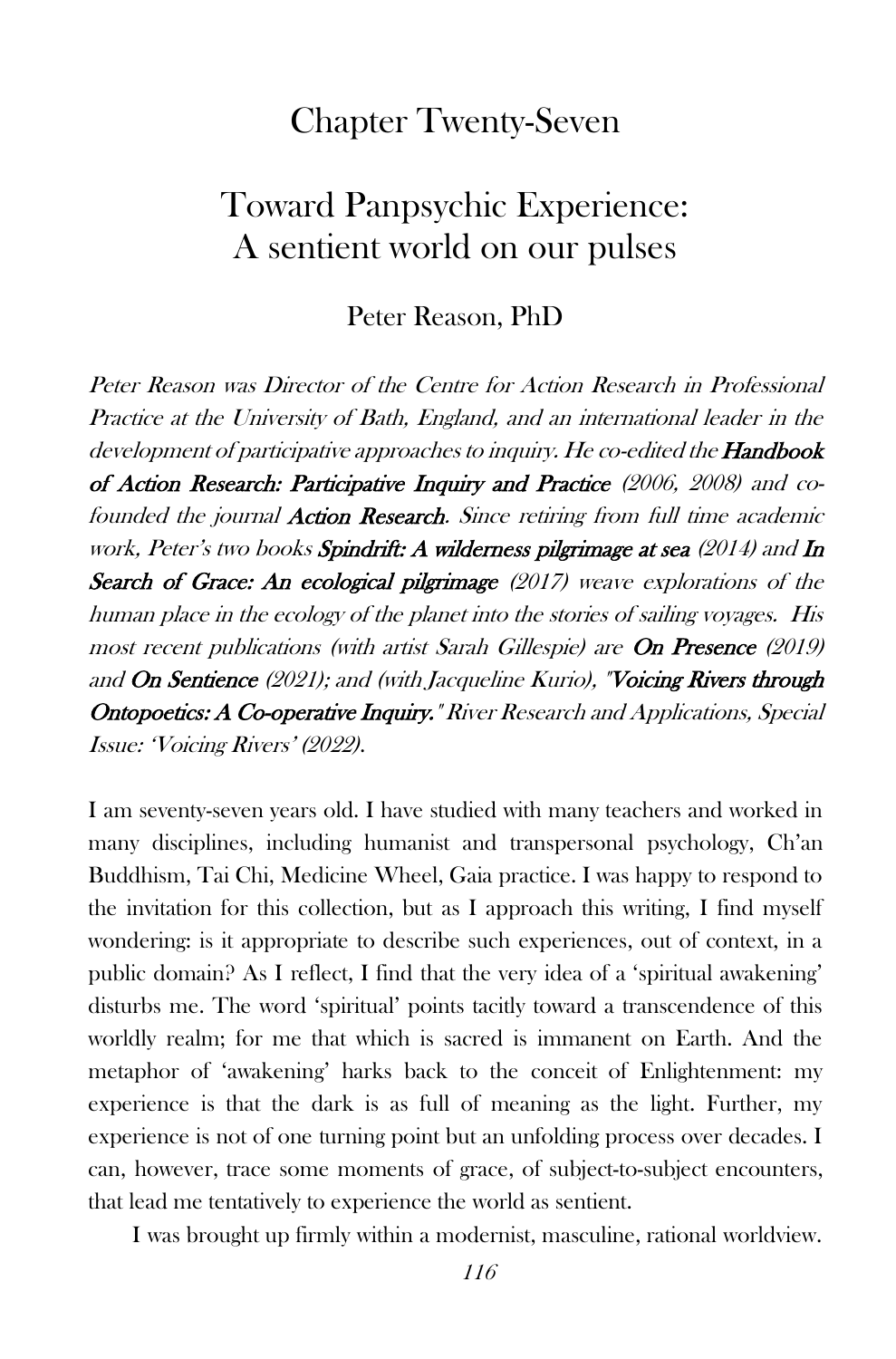The non-living world was composed of insentient things; the living world was there for human use; any other view was for the fairies. Over approaching eighty years, my perspective has changed radically. At times, I am quite alarmed at myself.

Maybe my first major step away from this was my engagement in the human potential movements in the 1970s. In encounter groups and co-counselling, I began to confront the rigidities in my character and beliefs and the impossibility of purely rational understanding.

A significant insight came when I was searching for a design for my PhD research. I can vividly remember the moment, the footfall on that particular paving stone, when I realized that in order to study two-person relations in authentic depth, I needed to invite people to the inquiry not as 'research subjects' (i.e., the objects of my research) but as co-inquirers. In doing this I undercut the separation of researcher from the object of inquiry that underpins the Cartesian worldview and thus much science. This set me off on a quest for a 'participatory paradigm' and to articulate the theory and practice of participatory action research.

When I look back at this time, I see my understanding was intellectual and anthropocentric. I talked and wrote about participation rather than feeling it 'upon the pulses' as poet John Keats put it. Over the decades, through influential encounters with teachers and several confounding experiences, I moved toward a deeper sense of living as a participant in a sentient world, 'a world of persons, only some of whom are human', to borrow animist Graham Harvey's phrase.

These experiences include:

A night on a hilltop in Wales, when, as part of my Medicine Wheel Apprenticeship, I was charged to summon a shooting star to confirm my 'sacred name'. When a vivid and indisputably real star streaked across the sky, my preconceptions of a world of insentient objects was shaken to the core, and with it my sense of my own identity: how could such a thing happen to a rational white male like me?

Two long ecological pilgrimages sailing a small yacht alone in the waters around the British Isles brought profound encounters. In particular, when becalmed on moonless nights, I looked beyond the bright stars into the smoky haze of starlight that filled the sky, faint but dense, profoundly dark and brightly lit at the same time. And with the gazing I was drawn into the infinity of the space above me, so that I felt I was both disappearing into and becoming part of the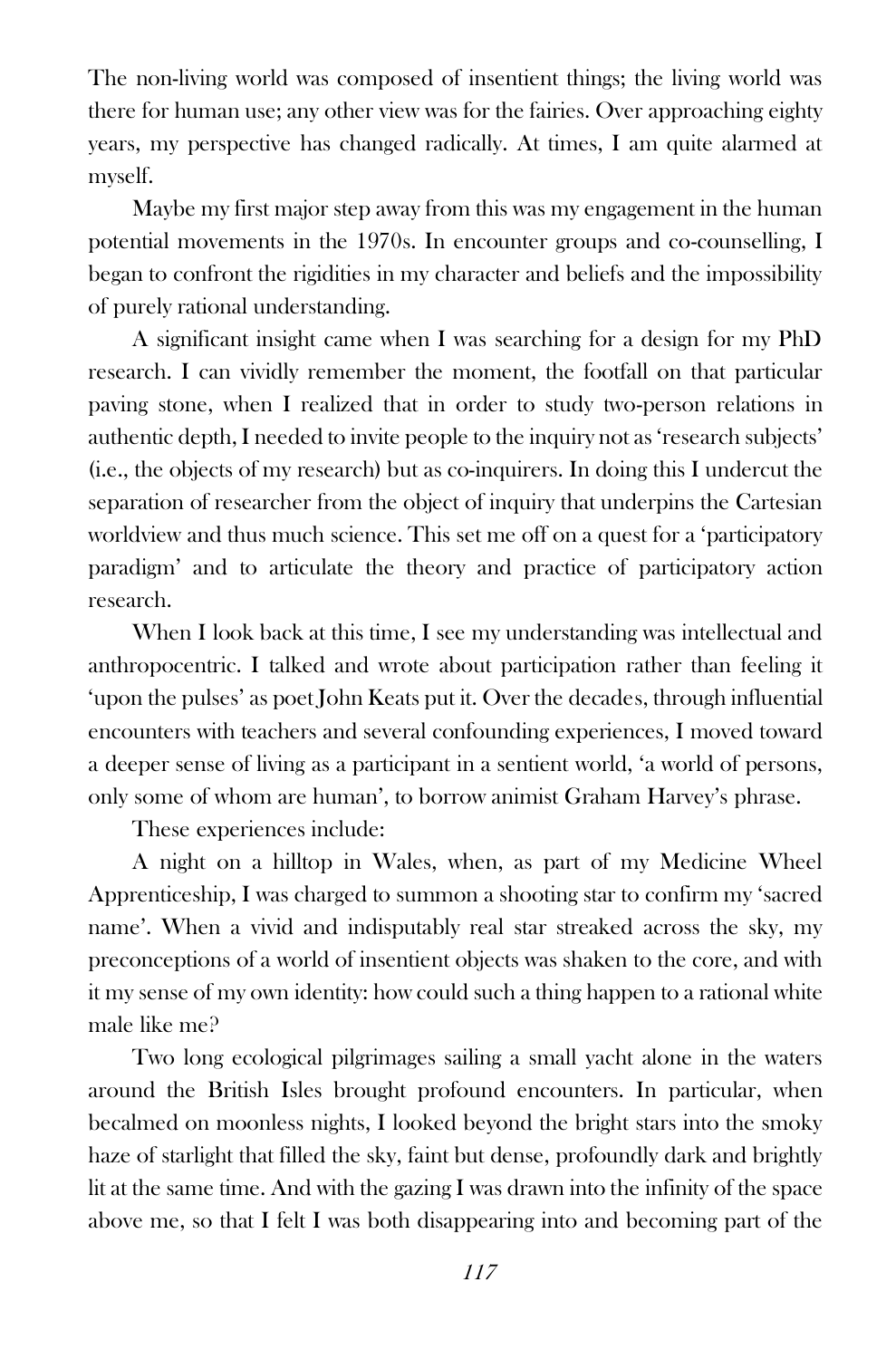whole of everything.

On the same pilgrimages I sailed on the west coast of Scotland, for days on end doing little but watch the transit of moon and sun across the heavens, absorbed in the generative silence that underpins our everyday world. As I travelled north, I anchored alongside ancient rocks: first the 500-million-year-old granite on Mull, then the more than two-billion-year-old Torridonean sandstone, finally reaching the over three-billion-year-old Hebridean gneiss. Through this, I found myself experiencing the reality of Deep Time.

My current practice is to initiate and participate in co-operative inquiries with humans and Rivers. These inquiries draw on Freya Mathews' 'living cosmos panpsychism': if we invoke a world of sentient presence, calling to other-thanhuman beings as open to our communicative gesture, might we receive a response? We find that our invocations may on occasion elicit 'moments of grace', responses that strongly suggest a subjective presence. Such responses are poetic, not in human language but in synchronous material gestures. These may be subtle—the breath of wind or the falling of leaves; or dramatic events whose unexpected timeliness confirms their veracity.

I visit the River I am working with at dawn. I prostrate myself in a ceremony of atonement, expressing grief and sorrow for the damage modern humans inflict on the world. As I complete this, the Sky flames into colour and, quite unexpected, I hear the rhythmic thrum of wings. Looking up, I see two Swans flying across the orange morning clouds. Necks outstretched, wings beating, they fly east across River. I imagine they will fly away, but they circle round and fly back right overhead. The timing and choreography of their flight is a strong indication that this is a gesture from the other-than-human in response to my call. I am left sitting with my mouth open. A moment of grace.

I remain ambivalent about placing these narratives in a collection such as this. I worry about exhibiting what Chögyam Trungpa called 'spiritual materialism'. For years I refrained from speaking about my encounter with the shooting star, seeing the experience as private, between me and the Cosmos; but gradually I came to see that as a 'teaching story' it might stimulate wider imaginations.

We are asked also to say how our 'spiritual awakening' has contributed to our career and our relationships with others. This is, once again, no easy task. As I look back, I see that my life has been overshadowed by the gathering ecological catastrophe. I have a childhood memory, strangely both clear and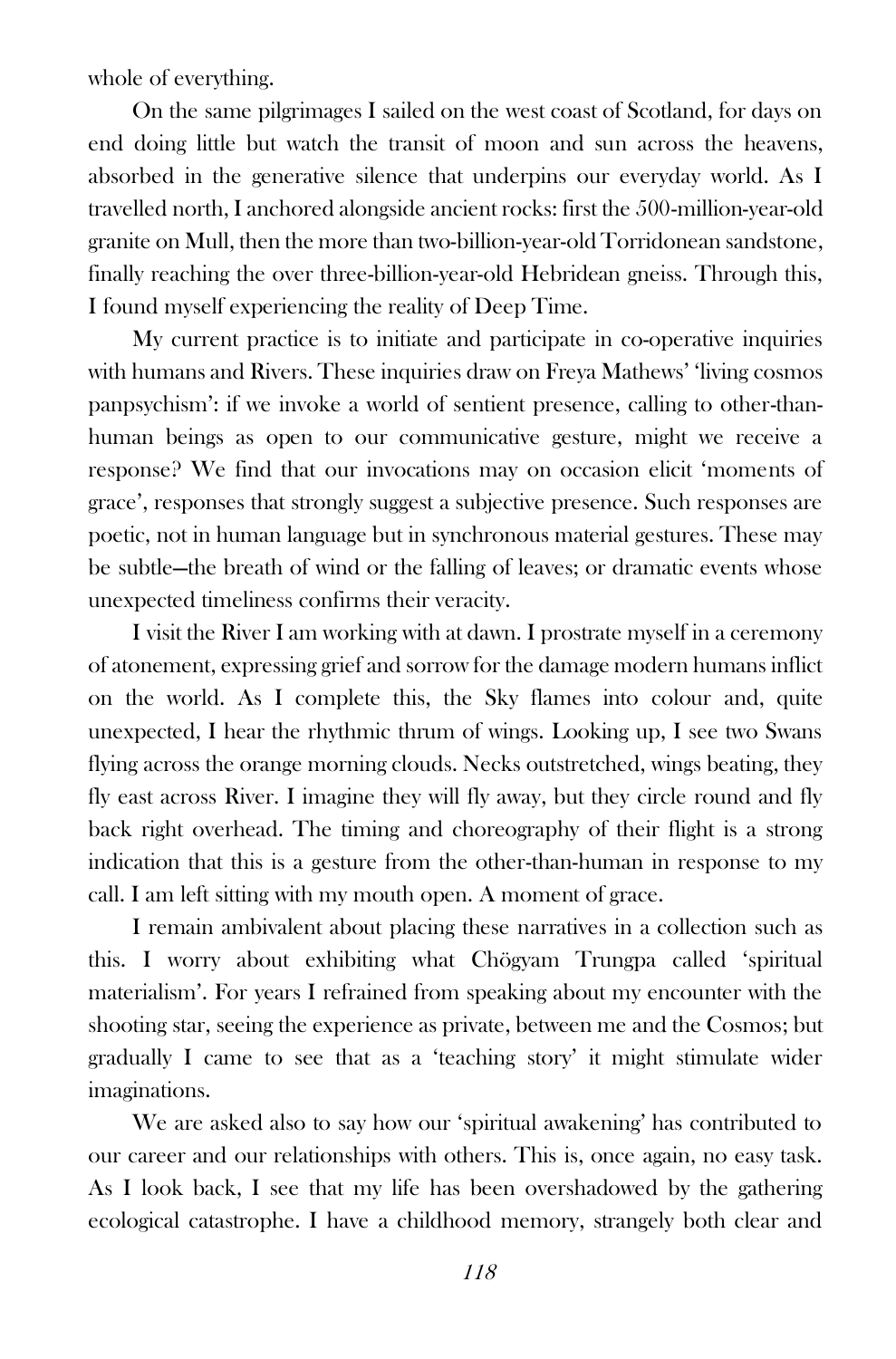hazy, that was an intimation of things to come. As a small boy in the 1950s I am sitting at the kitchen table turning the pages of a weekly magazine possibly Life or Picture Post. I come to a double page spread featuring a dramatic black and white photo of a filthy smokestack, illustrating an article predicting a future environmental crisis. I ask my mother about it, and her reply lovingly brushes my concerns aside, forbidding even the thought that lies behind the question: "You don't want to think about that, dear". But clearly the notion that life on Earth was precarious lodged in my mind.

We now know that we live in what some call the Anthropocene; others, maybe more accurately, call it the Capitalocene. Whatever we call it, this is the epoch in which the activities of humans—actually a small minority—dominate, destroy, and overwhelm, the processes of the planet both locally and globally. It is also the Sixth Extinction, in which the loss of life forms is up to 1,000 times the background rate. It is clear that those of us in that small minority have a practical and moral obligation to lower our impact on the Earth system, individually and collectively. In particular, we have the now critical task of stopping the emission of anthropogenic greenhouse gases into the atmosphere.

In addition to this, we must understand this devastating impact is driven by a worldview, developed again within that minority culture, that sees the otherthan-human world as purely material. This worldview channels our thinking and perception in significant ways. It tells us that that the world is made of separate things. These objects of nature are composed of inert matter operating according to causal laws. They have no subjectivity, consciousness or intelligence, no intrinsic purpose, value and meaning. And it tells us that mind and physical reality are separate. Humans, and humans alone, have the capacity for rational thought and action and for understanding and giving meaning to the world. And until very recently, this view was applied equally by this small minority to the greater part of humanity.

My life's work has been to contribute to an alternative: to deepen my understanding of what I have called a 'participatory worldview' both intellectually and 'upon the pulses'; and to smuggle these insights into everything I do, to temper everyday life with a participatory perspective. This included my work at the University of Bath teaching 'sustainable business' to students; developing the theory and practice of participatory action research; contributing to a range of 'alternative' institutions. Post retirement, liberated from the obligation to make scholarly contributions to the University research profile and materially